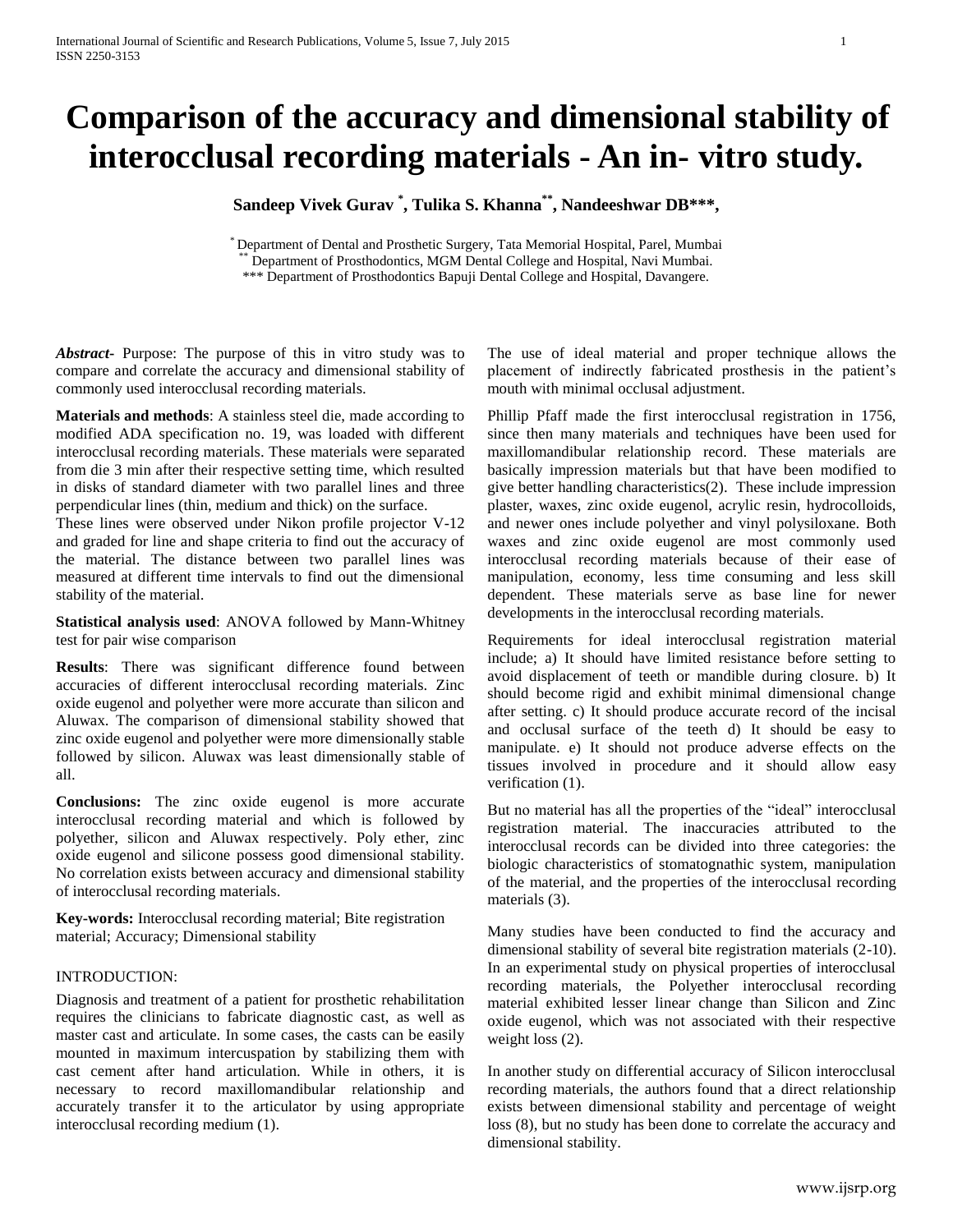Hence, this study was planned to compare and correlate the accuracy and dimensional stability of four commonly used interocclusal recording materials.

#### MATERIALS AND METHODS:

Four commercially available interocclusal materials were evaluated.

1) Bite registration wax (Aluwax, Aluwax Dental Product Co., Michigan USA).

2) Polyether bite registration paste (Ramitec, 3M ESPE, AG Dental Products, Germany Lot 268467).

3) Vinylpolysiloxane bite registration cream (Exabite II NDS, GC America Inc, ALSIP, IL, Lot 0602061).

4) Zinc–oxide eugenol bite registration paste (Superbite, Bosworth Company, Skokie, IL lot 0608-395).

Materials and method followed in this study has been discussed under the following headings.

- 1) Preparation of mold.
- 2) Selection and manipulation of materials.
- 3) Preparation of samples.
- 4) Observation made for scoring the samples for accuracy.

i) Observation of continuity of lines.

ii)Observation of shape of the thick line.

5) Measurement of the distance between lines for determining dimensional stability.

#### 1) **Preparation of mold: -**

A mold was prepared according to revised American Dental Association specification no. 19 for non-aqueous elastic dental impression materials (11).

It was consist of a ruled block AA, test material mold BB and a riser CC. All parts were made up of stainless steel except raiser, which was made up of brass.

The ruled block was having three horizontal lines of different widths; small Y -line (width-24mm), medium X-line (width-57) mm) and a thick Z line (width –83mm). And two vertical lines CD and C'D' of 82mm each. The lines CD and C'D' were separated from each other by 25mm approx. (24.740mm)  $(fig.1&2).$ 

The test material mold was a cylinder of inner diameter 30mm and depth of 6mm.

The riser was a brass disc of diameter 29.9mm and thickness of 3mm.

#### 2) **Selection and Manipulation of materials:-**

Four commonly used interocclusal recording materials were selected for the purpose of this study. All the materials were purchased from local market through regular commercial channels.

The materials used for the study were divided into four groups of 10 samples each.

Group 1: - Bite registration wax (Aluwax)

Group2: - Polyether registration paste (Ramitec)

Group 3: - Polyvinyl siloxane bite registration cream (Exabite II NDS)

Group 4: - Zinc oxide eugenol bite registration paste (Superbite)

Altogether, a total of forty samples were prepared. All the study materials were conditioned to ambient room temperature for at least 24 hrs before manipulation and the individual materials were manipulated following the manufacturers' instructions.

# 3) **Preparation of samples:-**

Each material was manipulated as mentioned above and the total force of 5.56 N (weight of glass plate  $67g +$  external weight  $500g$ = 567g) was applied. This is the average pressure required to compensate initial resistance of interocclusal material which may vary between 0.5 N to 13.8 N (12).

The whole assembly was then submerged in water bath of temperature  $32 \pm 10^{\circ}$ C resembling mouth temperature. Each assembly remained in the bath for the setting time suggested by manufacturer plus 3 min to ensure polymerization in case of elastomeric materials.

After removal from the water bath, the material was separated from the die by using the brass disk (riser). The excess flash was trimmed using a Bard Parker knife. Thus prepared specimens were measuring 30 mm in diameter, 3mm in thickness and had the lines X, Y, Z, CD and  $C^{I}D^{I}$  lines on it. Similarly, all the 40 bite registration record samples were obtained. (fig. 3)

In between days of observation, the samples were stored in a moisture free polyethylene bags at room temperature of  $28 \pm$ 2 <sup>0</sup>C. Dimensional changes of elastomers can be reduced by storage in a sealed dry container (12, 13) and at room temperature air (12).

#### 4) **Observation made for scoring the samples for accuracy:**

- Accuracy of different interocclusal recording materials was determined by observing each sample under Nikon Profile Projector V-12 (Nikon inc., Japan) with the accuracy of 0.001mm. (fig 4) Observations for accuracy were made immediately after obtaining the samples only on the day 1.
- Each sample was graded group wise according to line criteria and shape criteria.

Following criteria were used for grading the samples.

#### **(i) Observation for continuity of lines reproduced (line criteria):**

Thinnest continuous line produced by each material was observed by using Nikon Profile Projector V-12 with 50 X magnification and the scores were noted.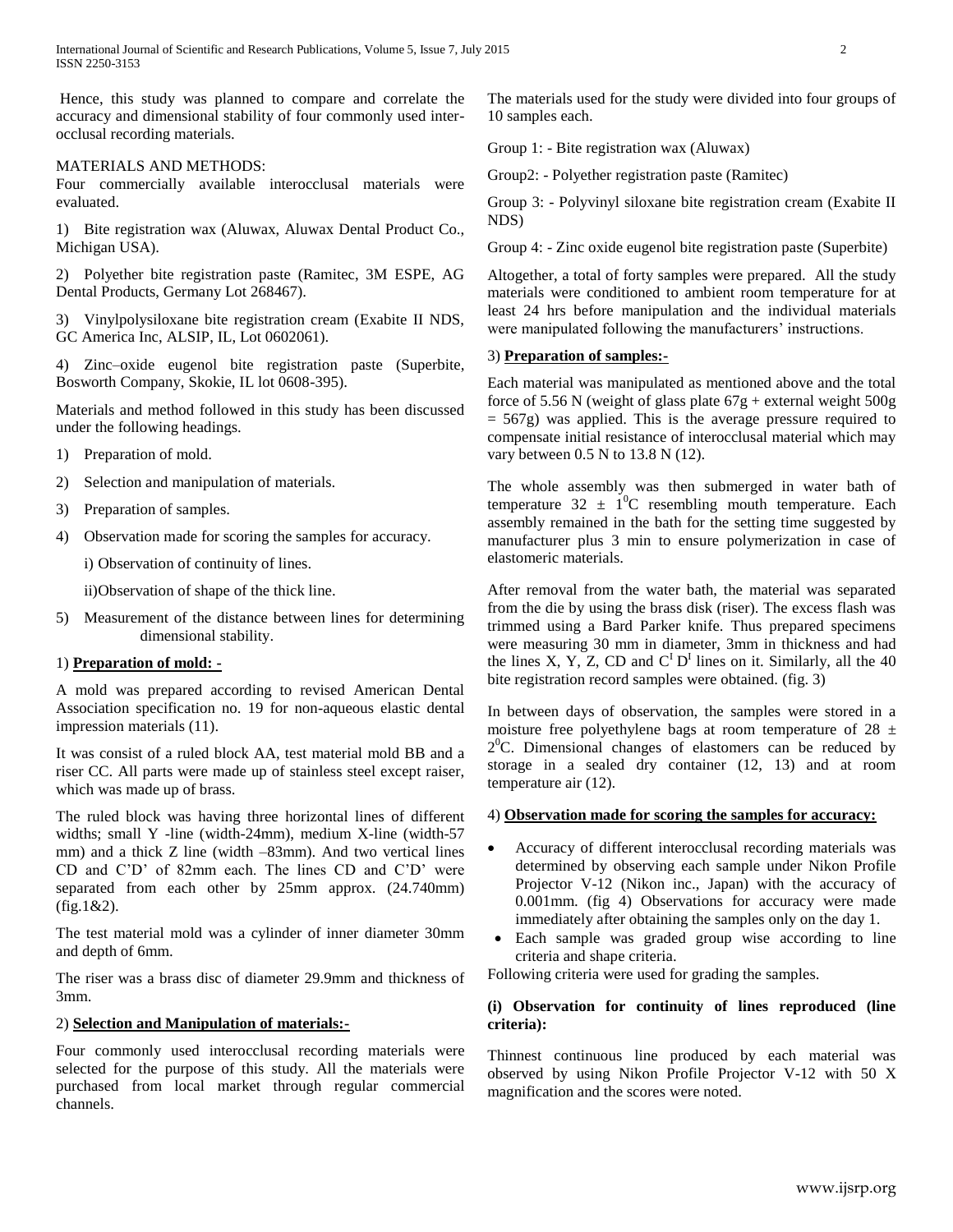| <b>Score</b> |                                      |
|--------------|--------------------------------------|
|              | <b>Observation</b>                   |
|              | No continuous line                   |
|              | Continuous thick line (Z-line)       |
|              | Continuous medium line (X-<br>line)  |
|              | <b>Continuous thin line (Y-line)</b> |

#### **(ii) Observation for the shape of the line reproduced (shape criteria):**

The shape of 'Z' line reproduced on the surface of the sample was observed by using Nikon profile Projector V-12 with 50 X magnification, compared with V-shaped line on the master die and scores were noted to check the accuracy.

| <b>Score</b> | Observation.                          |
|--------------|---------------------------------------|
|              | <b>Rounded</b>                        |
|              | Combination of rounded and V- shaped. |
|              | V-shaped.                             |

The scores obtained for both continuity of lines (line criteria) and shape of the line reproduced (shape criteria) were subjected to statistical analysis for comparing the accuracy of four interocclusal recording materials.

# **1) OBSERVATION OF SAMPLES FOR DIMENSIONAL STABILITY :**

The distance between the lines, CD and  $C^{\text{I}}D^{\text{I}}$ , reproduced on the samples, was measured at three different points  $\overline{PP}^I$ ,  $QQ^I$  and  $\overline{RR}^I$ (i.e. at the intersections of these lines with the lines XYZ) (see fig 2) by using Nikon Profile projector V-12 with 10 X magnification. Three readings were obtained for each sample and the averages of these three values were noted. Likewise readings were made at different time intervals i.e.; immediately after removal of the material from the die, on second day, on eighth day and on fifteenth day respectively for each of the samples. All the readings thus obtained were tabulated and subjected to statistical analysis for the comparison and correlation of accuracy and dimensional stability of four interocclusal recording materials.

# STATISTICAL ANALYSIS:

Results are expressed in mean  $\pm$  SD, median, mode and sum of scores. One way ANOVA was used for inter group comparison and Mann- Whitney test for pair wise comparison of accuracy and dimensional stability of four interocclusal recording materials. A p- value of 0.05 or less was considered for statistical significance.

# RESULTS:

Comparison of the accuracy of four interocclusal recording materials by line criteria and shape criteria was done. In the line criteria, the sum of the scores and mode of scores that Zinc oxide eugenol was more accurate followed by Polyether and Silicon, while Aluwax was the least accurate. The analysis of variance was significant in line criteria (F=10.30, p<0.05). (Table -1)

The pair wise comparison between the materials using Mann-Whitney test showed significant difference between accuracy of Aluwax & Polyether, Aluwax & Silicon bite registration paste, Silicon & Zinc oxide eugenol and between Aluwax & Zinc oxide eugenol bite registration pastes (p<0.05). The accuracy of Polyether & Silicon, Polyether & Zinc oxide eugenol did not differ significantly  $(p>0.05)$ .

As per the shape criteria also the Aluwax was the least accurate material in reproducing the shape of lines. The analysis of variance was significant in shape criteria (F=10.83, p<0.05).(Table-1)

The pair wise comparison showed that there were significant differences seen between the accuracy of Aluwax & Polyether, Aluwax & Silicon and Aluwax & Zinc oxide eugenol ( $p<0.05$ ). No significant changes were seen between Polyether & Silicon, Polyether & Zinc oxide eugenol bite registration pastes and Silicon & Zinc oxide bite registration pastes (p>0.05).

Together line and shape criteria suggest that Zinc oxide eugenol and Polyether interocclusal recording materials are equally accurate followed by Silicon and Aluwax respectively.

The comparison of distance between lines (dimensional stability) at different time interval for four interocclusal recording materials was done by using ANOVA. The analysis of variance showed no significant difference between all the materials on day1 ( $F=0.93$ ,  $p>0.05$ ). But, there was significant difference seen between these materials on  $2<sup>nd</sup>$  day (F=3.42, p<0.05),  $8<sup>th</sup>$  day (F=6.35, p<0.05) and  $15<sup>th</sup>$  day (F=6.36, p<0.05). The pair wise comparison of dimensional stability of four interocclusal recording materials on different days by using Mann Whitney test showed no significant difference between all materials on day 1 (p>0.05 for all). On day 2, significant difference was seen between Zinc oxide eugenol and Aluwax  $(p<0.05)$  and it was highly significant between Silicon and Aluwax (p<0.001). On the day 8, significant difference was seen between Polyether and Aluwax and highly significant between Silicon and Aluwax  $(p<0.001)$ . On the 15<sup>th</sup> day, Aluwax showed significant difference from all other materials. On all these days, there was no significant difference found between dimensional stability of Zinc oxide eugenol & Polyether, Zinc oxide eugenol & Silicon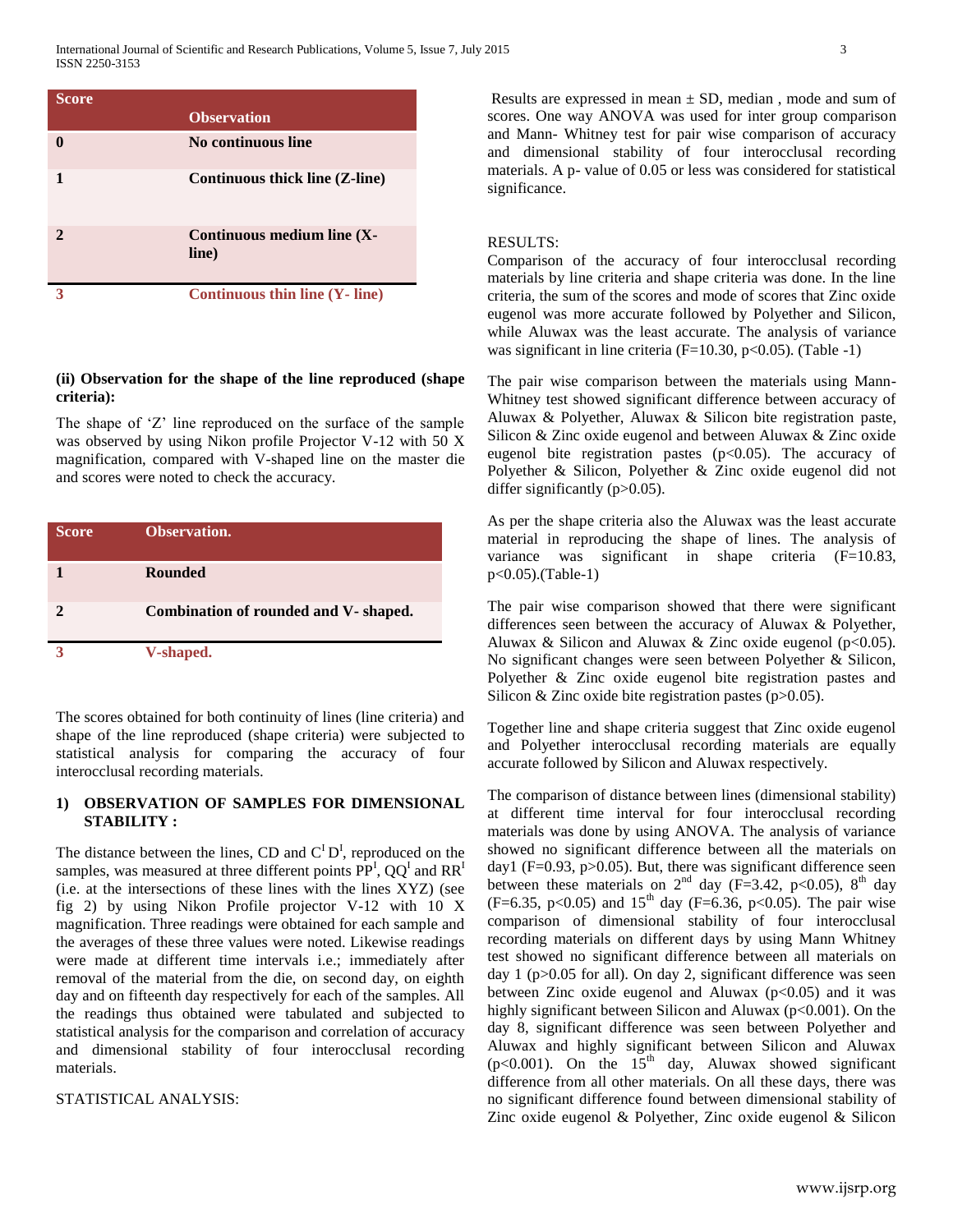and Silicon & Polyether bite registration materials (p>0.05). (Table 2).

## *From the statistical analysis of data, following results were obtained-*

1. Among the four interocclusal recording materials tested for their accuracy the Zinc oxide eugenol bite registration paste was found to be more accurate which was followed by Polyether, Silicon and Aluwax respectively.

2. Within first 24 hrs, all the interocclusal materials were dimensionally stable.

3. Polyether, Silicon and Zinc oxide eugenol are equally dimensionally stable over the period of 15 days.

4. Further, the statistical analysis did not reveal any correlation between accuracy and dimensional stability of the four interocclusal recording materials (i.e. Zinc oxide eugenol, Polyether, Silicon and Aluwax). But from the present study, ZnOE was most accurate and dimensional stable material. While Polyether and Silicon did not reveal any significant changes and almost exhibited equal amount of accuracy and dimensional stability.

# Discussion:

During restorative phase of any dental treatment, the precise articulation of patient's diagnostic or working casts is a prerequisite for fabrication of clinically acceptable prosthesis. Apart from the operator's clinical ability and the technique followed, the chosen material can affect the accuracy of the interocclusal registration and thereby final outcome of the restoration.

Interocclusal recording materials like wax and Zinc oxide eugenol are used for recording maxillomandibular relationship. The introduction of Polyether and Polyvinyl siloxane interocclusal recording materials has made clinicians unsure of which material they should use. These elastomeric materials are chemically similar to the impression materials that have been used for many years (14). Modifications have been made by adding plasticizers and catalyst to provide different handling characteristics (2) ; however, it remains unknown whether these modifications in the parent impression materials have altered their properties like accuracy and dimensional stability. Hence, present in-vitro study was planned to compare the accuracy and dimensional stability of four commonly used interocclusal recording materials and to find out any relation if it exists between them.

Since half of the samples made for the study were of elastomeric interocclusal recording material, the method chosen to compare the accuracy and dimensional stability was as per the testing methodology of ADA specification no.19 – for elastomeric impression materials (11) .

However dimensional stability can also be studied in all the three planes by using equipments like condymeter (3), computer axiotran (15), Buhnergraph(5) and hydro-optic test  $\&$ measurement system (7, 8) .

The time intervals used in the study were selected considering the time taken to carry interocclusal recording materials to distant laboratories or delay in articulation or remounting of the casts if required, simulating the clinical situation as mentioned in previous study (10).

Waxes are most commonly used interocclusal recording materials, because of their ease of manipulation and cost effectiveness. Considerable controversy exists regarding the accuracy, usefulness and manipulative skills required in obtaining accurate interocclusal records. The accuracy of an interocclusal recording wax must be considered in terms of the many variables responsible for dimensional changes. Even under the highly controlled conditions, the exact reproduction of the original wax recording was never achieved (6).

In this study, Aluwax was used. Aluwax is consisting of low viscosity wax with impregnated aluminum particles to evenly disperse the heat and to avoid excessive cooling contraction. Waxes were repeatedly shown to be most inaccurate interocclusal recording materials (3,12,16,17) . In this study also Aluwax was found to be least accurate to reproduce the surface details.

Waxes were found to be dimensionally unstable; this is because of their greater coefficient of thermal expansion. Also, they show distortion while removal (2) from mouth and considerable contraction on cooling.(12) This study, Aluwax was found to be least dimensionally stable. However the Aluwax exhibits good dimensional stability on  $1<sup>st</sup>$  day, so can be used if the mounting procedures to be carried out immediately.

Zinc oxide eugenol is another commonly used interocclusal recording material. It is generally used to correct the interocclusal record made by wax. It is shown to reproduce accurate surface details mainly because of its low initial viscosity coupled with its pseudo elastic nature, which allows fine detail reproduction (18). It also exhibits greatest flow characteristics when compared with the polyether, polyvinyl siloxane and wax. More over, Zinc oxide eugenol offers no resistance to closure of mandible thus allowing a more accurate interocclusal relationship record to be formed.

In the present study, Zinc oxide eugenol was found to be more accurate material in terms of detail reproduction. This is because the surface detail reproduction depends mainly upon the flow characteristics of the materials. Zinc oxide eugenol was found to be dimensionally stable. It showed contraction over the period of 15 days but was not statistically significant.

Polyether bite registration paste is getting popularity because of its ease of manipulation and accuracy. Polyether exhibited greater flow characteristics than Addition Silicon and Waxes. Polyether is most accurate amongst the materials used. Polyether sets by polymerization reaction so there will be volumetric shrinkage of the material during the reaction. Polymerization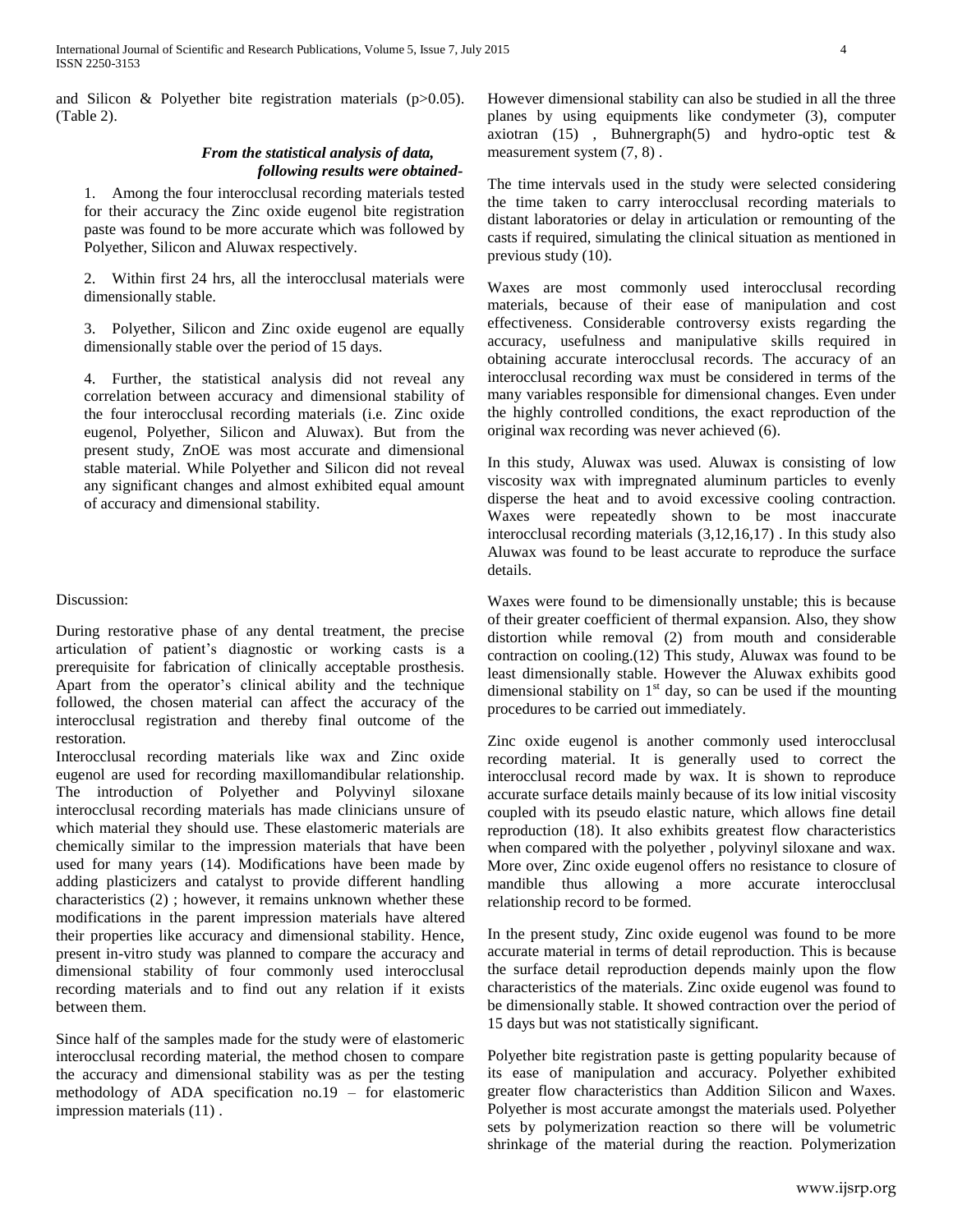shrinkage was seen to be more in first 24-hrs i.e. on  $2<sup>nd</sup>$  day. But afterwards, no significant shrinkage was noted. During the test period Polyether didn't show any significant change in dimensions  $(p>0.05)$ .

Silicon has less flow due to high viscosity, very fast construction of polymer chains and fast transition from the plastic to the elastic phase. The flow Silicon bite registration paste was found to be lower than Polyether and Zinc oxide eugenol (1).

In the present study, polyvinylsiloxane (Silicon) was found to be inferior in accuracy when compared to Zinc oxide eugenol and Polyether. But there was no significant difference found between Polyether and Polyvinyl siloxane. It was significantly good in accuracy when compared with Aluwax. The loss of accuracy was mainly due to formation of air bubbles on the surface which might be because of hydrophobic nature of the material.

Polyvinyl siloxane displayed linear dimensional change and weight loss due release of hydrogen gas. Most manufacturers add platinum or palladium as scavenger in Polyvinyl siloxane impression paste. To date however, there is no published paper to support that there is also a scavenger in interocclusal registration material since there is no need for these materials to be poured with stone  $(2)$ .

Silicon has shown significant change in dimensional stability after 8 days ( $p < 0.05$ ). The reason might be that Silicon has longer polymerization period than Polyether resulting in sustained contraction period with shrinkage period of over two weeks. This result confirms earlier experimental results, Silicon bite registration paste undergoes sustained contraction even after 168 hrs (10).

Statistical analysis of results does not reveal any correlation between accuracy and dimensional stability. Hence, it can be said that both of these properties should be considered differently while selecting material for making interocclusal records.

The limitation of this in-vitro study was that it considered only the linear measurement as a parameter for determining dimensional stability, but in routine clinical practice, dimensional errors in interocclusal registrations occurs in all three dimensions.

#### **CONCLUSION**

Within the limitations of this study, it was concluded that, among the four interocclusal recording materials tested for their accuracy the Zinc oxide eugenol bite registration paste was found to be more accurate interocclusal recording material and which was followed by Polyether, Silicon and Aluwax respectively. Polyether, Silicon and Zinc oxide eugenol were found to be the more dimensionally stable than Aluwax. No correlation exists between the accuracy and dimensional stability of the four tested interocclusal recording materials.

# References:

- 1. Michalakis KX, Pissiotis A, Anastasiadou V, Kapari D. An experimental study on particular physical properties of several interocclusal recording media part-I: consistency prior to setting. J Prosthodont 2004;13(1):42-6.
- 2. Michalakis KX, Pissiotis A, Anastasiadou V, Kapari D. An experimental study on particular physical properties of several interocclusal recording media part-II: linear dimensional change and accompanying weight change. J Prosthodont 2004;13(3):150-59.
- 3. Mullick SC, Stacljpise JA, Vincent GR. A study of interocclusal record materials. J Prosthet Dent 1981;46(3):304-307.
- 4. Muller J, Gotz G, Brucker G, Kraft E. An experimental study of vertical deviations induced by different interocclusal recording materials. J Prosthet Dent 1991;65(1):43-50.
- 5. Fattore LD, Malon WF, Sandrik JL, Mazur B, Hart T. Clinical evaluation of the accuracy of interocclusal recording materials. J Prosthet Dent 1984;51(2):152-7.
- 6. Millstein PL, Kranman JH, Clark ER. Determination of the accuracy of wax interocclusal registrations. J Prosthet Dent 1971;25:189-198.
- 7. Millstein PL, Kranman JH, Clark ER. Determination of the accuracy of wax interocclusal registration, part II. J Prosthet Dent 1973;29(1):40-45.
- 8. Millstein PL, Myerson RL, Clark ER. Differential accuracy of silicone body interocclusal records and associated weight loss due to volatiles. J Prosthet Dent 1975;33(6):649-653.
- 9. Drennon DG, Yoder JL. The dimensional stability of wax interocclusal records- a clinical investigation. J Dent Res 1977 (AADR abstracts 1977) B127:307.
- 10. Balthar-Hart Y, Sandrik JL, Malone WFP, Mazur B, Hart T. Accuracy and dimensional stability of four interocclusal recording materials. J Prosthet Dent 1981;45(6):586-91.
- 11. Council on dental materials and devices. Revised American Dental Association specification no.19 for non-aqueous, elastomeric dental impression materials. J Am Dent Assoc 1977;94:733-41.
- 12. Lassila V. Comparison of five interocclusal recording materials. J Prosthet Dent 1986;55(2):215-218.
- 13. Lassila V, McCabe JF. Properties of interocclusal registration materials. J Prosthet Dent 1985;53(1):100-104.
- 14. Michalakis KX, Pissiotis A, Anastasiadou V, Kapari D. An experimental study on particular physical properties of several interocclusal recording media, part III; resistance to compression after setting. J Prosthodont 2004;13:233-7.
- 15. Millstein P, Chii-Chih HSU. Differential accuracy of elastomeric recording materials and associated weight changes. J Prosthet Dent 1994;72:400-3.
- 16. Assif D, Himel R, Grajawer Y. A new electromechanical device to measure the accuracy of inter-occlusal records. J Prosthet Dent 1988;59(6):672-676.
- 17. Muller J, Gotz G, Horz W, Kraft E. Study of the accuracy of different recording materials. J Prosthet Dent 1990;63:41-6.
- 18. Mc Cabe JF, Walls AWG. Applied dental materials. 8<sup>th</sup> ed. Blackwell science: London; 1998. p.130-132.

Conflict of Interest: 'The authors declare no conflict of interests'.

Author contribution : I/we certify that I/we have participated sufficiently in the intellectual content, conception and design of this work or the analysis and interpretation of the data (when applicable), as well as the writing of the manuscript, to take public responsibility for it and have agreed to have my/our name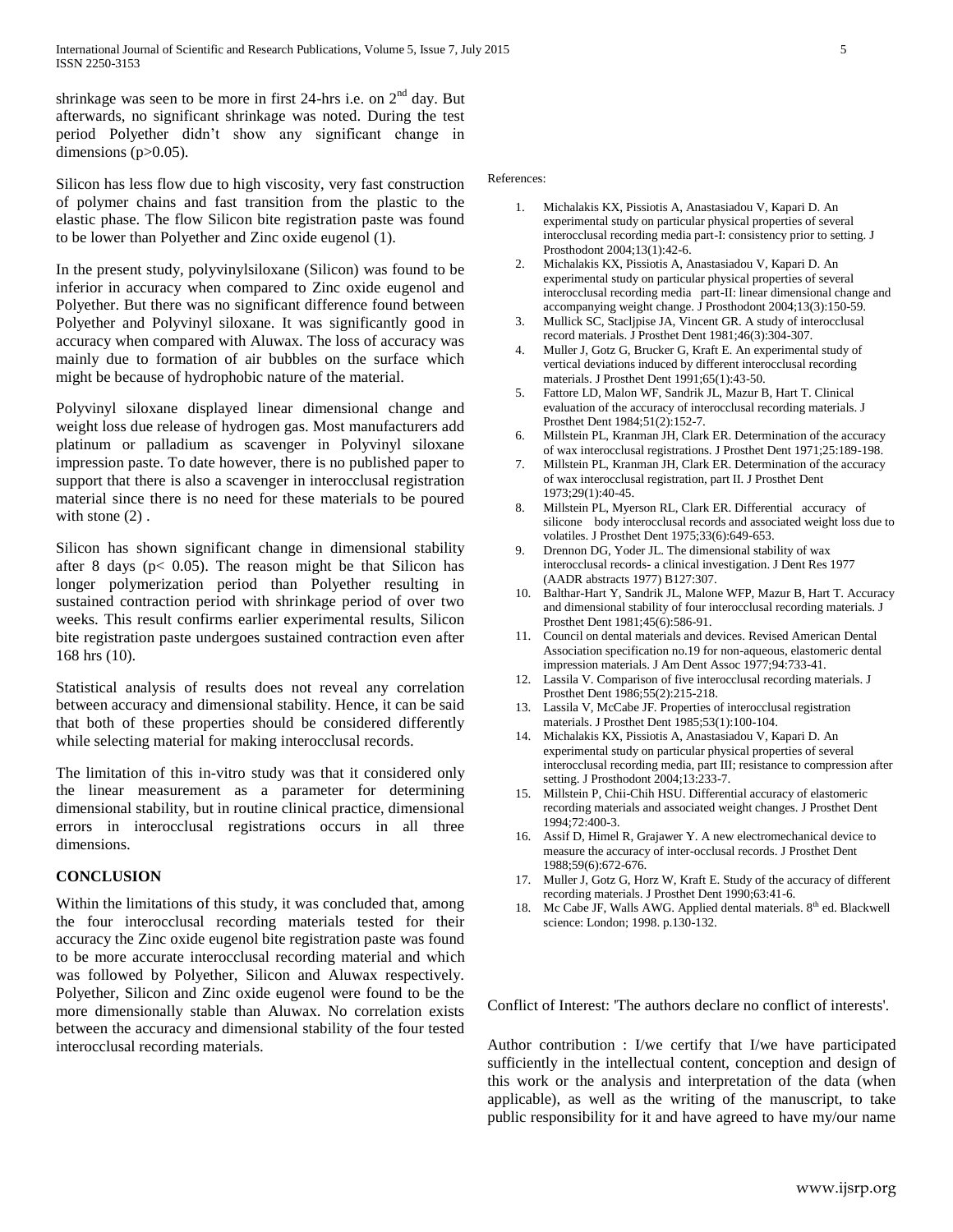International Journal of Scientific and Research Publications, Volume 5, Issue 7, July 2015 6 ISSN 2250-3153

listed as a contributor. I/we believe the manuscript represents valid work.

#### AUTHORS

**First Author** – Dr. Sandeep V. Gurav,MDS (prostho), Fellow (Dental and Prosthetic oncology), Tata Memorial Hospital, Parel, Mumbai.

email address : [drsandeepgurav@gmail.com](mailto:drsandeepgurav@gmail.com)

**Second Author** – Dr. Tulika S Khanna, MDS (Prostho), MGM Dental College and Hospital, Navi Mumbai email address: [ktuls18@gmail.com](mailto:ktuls18@gmail.com)



Email address: [nandeeshwardb@yahoo.com](mailto:nandeeshwardb@yahoo.com)

**Correspondence Author** – Dr. Sandeep Gurav email address: [drsandeepgurav@gmail.com](mailto:drsandeepgurav@gmail.com) alternate email address[: ktuls18@gmail.com](mailto:ktuls18@gmail.com) Contact number: +91 9769387712



Section A-A: Ruled block Section B-B: Impression material mold Section C-C: Riser (\* all measurements in mm)

Fig. 1. Schematic diagram showing ADA specifications no 19 detail reproduction block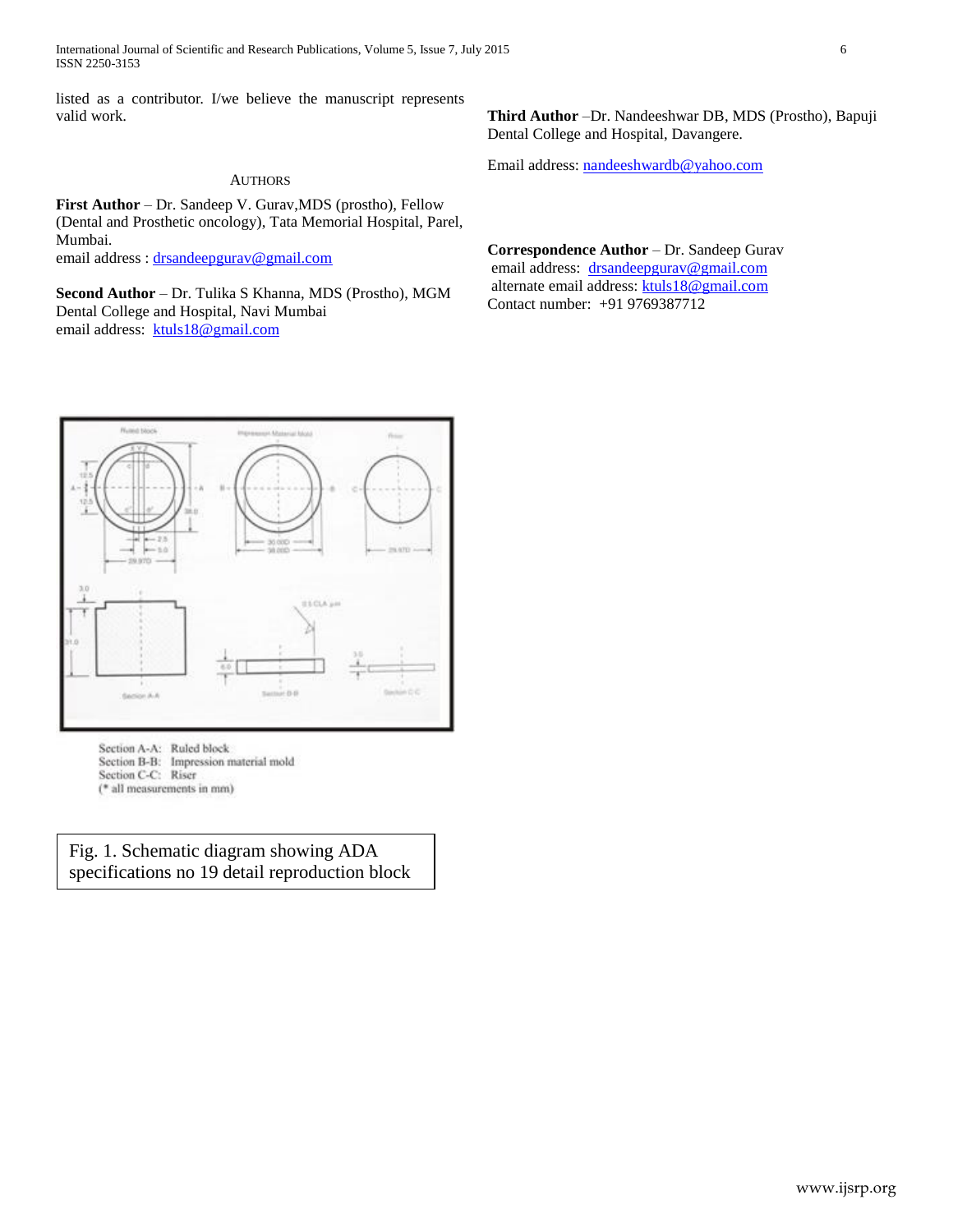International Journal of Scientific and Research Publications, Volume 5, Issue 7, July 2015 7 ISSN 2250-3153



# Line width

| Line X:     | $50 + 8 \mu m$                                        |
|-------------|-------------------------------------------------------|
| Line Y:     | $20 + -4 \mu m$                                       |
| $Line Z$ :  | $75 + 8 \mu m$                                        |
| Line CD:    | $75 + S \mu m$                                        |
| $Line CD$ : | $75 + 8 \mu m$                                        |
|             | Distance between lines CD and $C'D' = 25mm$ (approx.) |

Fig. 2. Schematic diagram showing ruled surface of reproduction block



Fig 3: Samples produced from the die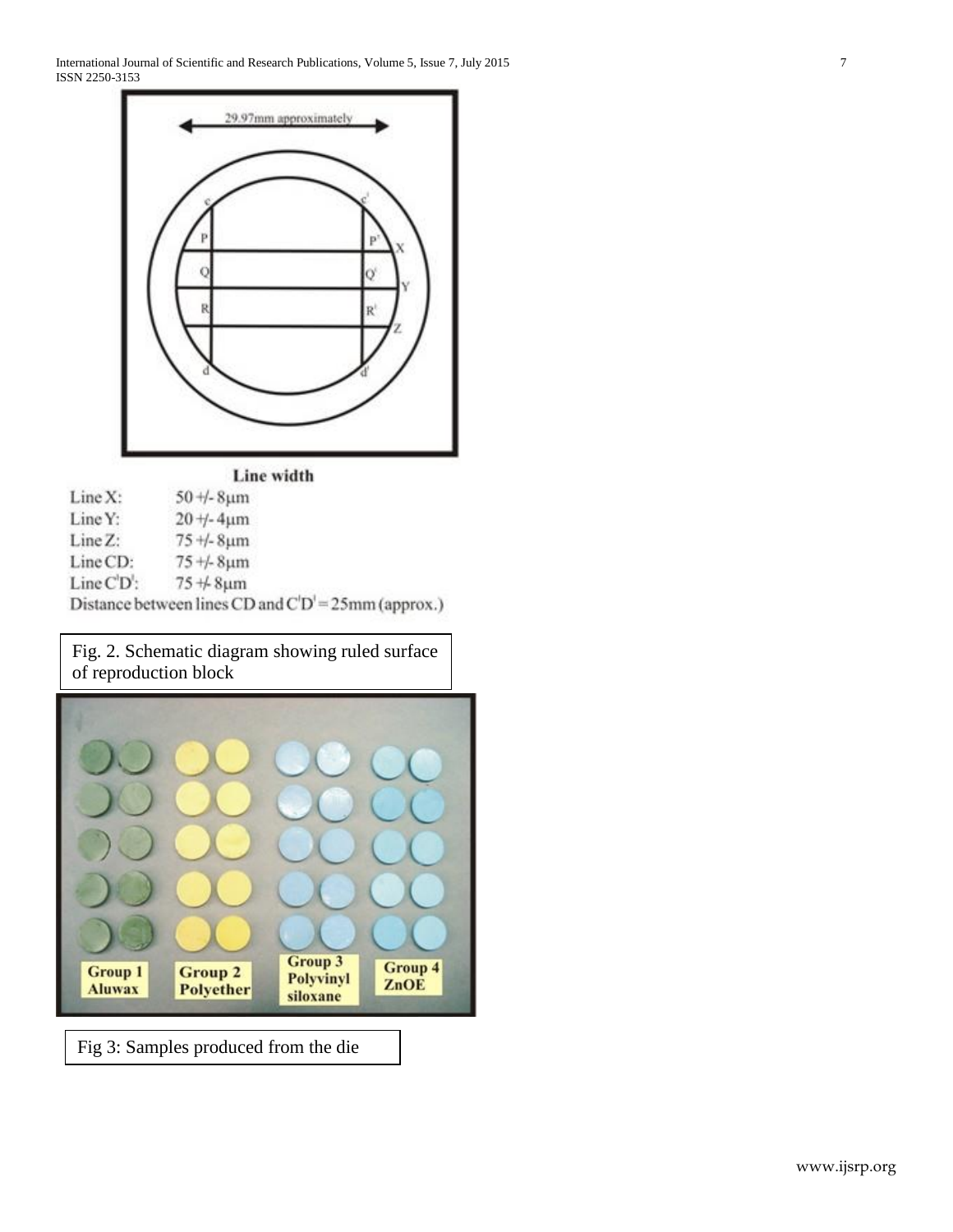International Journal of Scientific and Research Publications, Volume 5, Issue 7, July 2015 8 ISSN 2250-3153



Fig 4: Nikon Profile Projector V-12 (Nikon inc., Japan) with the accuracy of 0.001mm.





Graph 2: Showing dimensional stability of four interocclusal recording materials